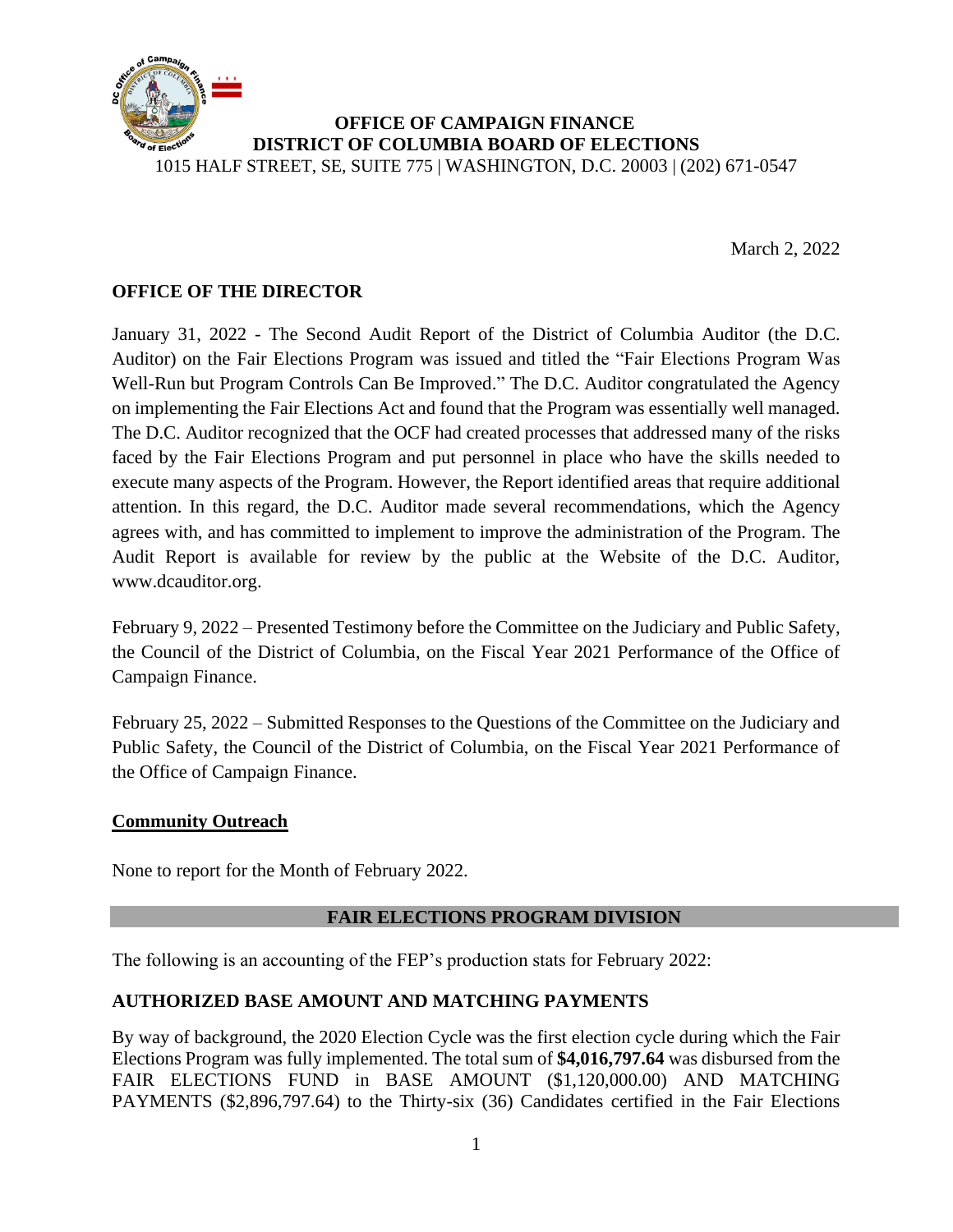Program to participate in the June 2, 2020, Primary Election, the June 16, 2020 Special Election (also conducted during this timeframe), and the November 3, 2020 General Election. The 2020 Election Cycle closed on November 3, 2020, and the 2020 Special Election Cycle closed on June 16, 2020.

As of this date during the 2022 Election Cycle, the total sum of **\$5,037,454.05** has been authorized for disbursement from the FAIR ELECTIONS FUND in BASE AMOUNT (\$440,000.00) AND MATCHING PAYMENTS (\$4,597,454.05), to the Sixteen (16) Candidates certified in the Fair Elections Program to participate in the June 21, 2022, Primary Election.

## **Candidates certified in the Fair Elections Program for the 2022 Election Cycle (3) and disbursements authorized from the Fair Elections Fund to Participating Candidates (20) during the Month of February 2022:**

- 1. Muriel Bowser, Re-Elect Muriel Bowser Our Mayor 2022. On February 1, 2022, the sum of \$64,480.00 was authorized for disbursement in additional Matching Payments to the previously certified Participating Candidate.
- 2. Gordon Fletcher, Gordon Fletcher for Ward 5. On February 3, 2022, the sum of \$16,250.00 was authorized for disbursement in additional Matching Payments to the previously certified Participating Candidate.
- 3. Anita Bonds, Anita Bonds 2022. On February 3, 2022, the sum of \$19,725.00 was authorized for disbursement in additional Matching Payments to the previously certified Participating Candidate.
- 4. Charles Allen, Re-Elect Charles Allen for Ward 6 2022. On February 3, 2022, the sum of \$11,400.00 was authorized for disbursement in additional Matching Payments to the previously certified Participating Candidate.
- 5. Robert White, Robert for DC. On February 4, 2022, the sum of \$186,347.50 was authorized for additional Matching Payments to the previously certified Participating Candidate.
- 6. Sabel Harris, Committee to Elect Sabel Harris. The Candidate was certified on February 4, 2022, as a Participating Candidate in the FEP in the June 21, 2022 Primary Election for the Covered Office of At-Large Member of the Council, and the sums of \$20,000.00, for the First Half of the Base Amount Payment for this Covered Office and \$31,975.00 in Matching Payments were authorized for disbursement.
- 7. Erin Palmer, Erin for DC. On February 7, 2022, the sum of \$53,482.50 was authorized in additional Matching Payments to this previously certified Participating Candidate.
- 8. Mary Cheh, Cheh 2022. On February 7, 2022, the sum of \$750.00 was authorized in additional Matching Payments to this previously certified Participating Candidate.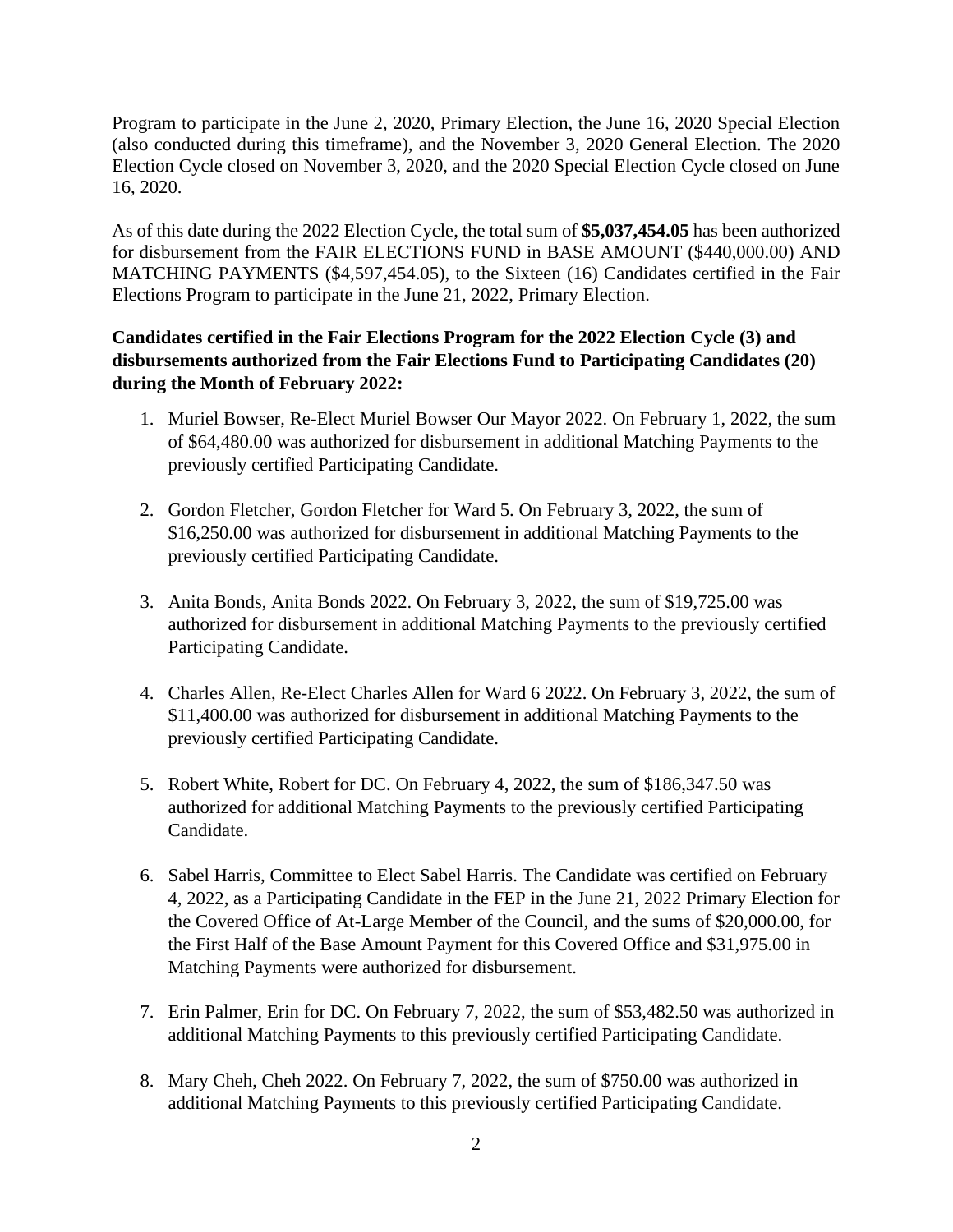- 9. Zachary Parker, Friends of Zachary Parker 2022. On February 7, 2022, the sum of \$44,578.00 was authorized in additional Matching Payments to this previously certified Participating Candidate.
- 10. Vincent Orange, Orange Ward 5. On February 7, 2022, the sum of \$14,275.00 was authorized in additional Matching Payments to this previously certified Participating Candidate.
- 11. Anita Bonds, Anita Bonds 2022. On February 8, 2022, the sum of \$5,850.00 was authorized in additional Matching Payments to this previously certified Participating Candidate.
- 12. Brianne Nadeau, Brianne for DC 2022. On February 8, 2022, the sum of \$18,305.00 was authorized in additional Matching Payments to this previously certified Participating Candidate.
- 13. Muriel Bowser, Re-Elect Muriel Bowser Our Mayor 2022. On February 10, 2022, the sum of \$92,825.00 was authorized for disbursement in additional Matching Payments to this previously certified Participating Candidate.
- 14. Bradley Thomas, Bradley Thomas for DC Council 2022. On February 14, 2022, the sum of \$14,000.00 was authorized in additional Matching Payments to this previously certified Participating Candidate.
- 15. Faith Hubbard, Friends of Faith for Ward 5 2022. On February 16, 2022, the sum of \$32,495.05 was authorized in additional Matching Payments to this previously certified Participating Candidate.
- 16. Kenyan McDuffie, McDuffie 2022. On February 18, 2022, the sum of \$1,250.00 was authorized in additional Matching Payments to this previously certified Participating Candidate.
- 17. Brianne Nadeau, Brianne for DC 2022. On February 18, 2022, the sum of \$6,400.00 was authorized in additional Matching Payments to this previously certified Participating Candidate.
- 18. Lisa Gore, Friends of Lisa Gore. The Candidate was certified on February 18, 2022, as a Participating Candidate in the FEP in the June 21, 2022, Primary Election for the Covered Office of At-Large Member of the Council, and the sums of \$20,000.00, for the First Half of the Base Amount Payment for this Covered Office and \$66,580.00 in Matching Payments were authorized for disbursement.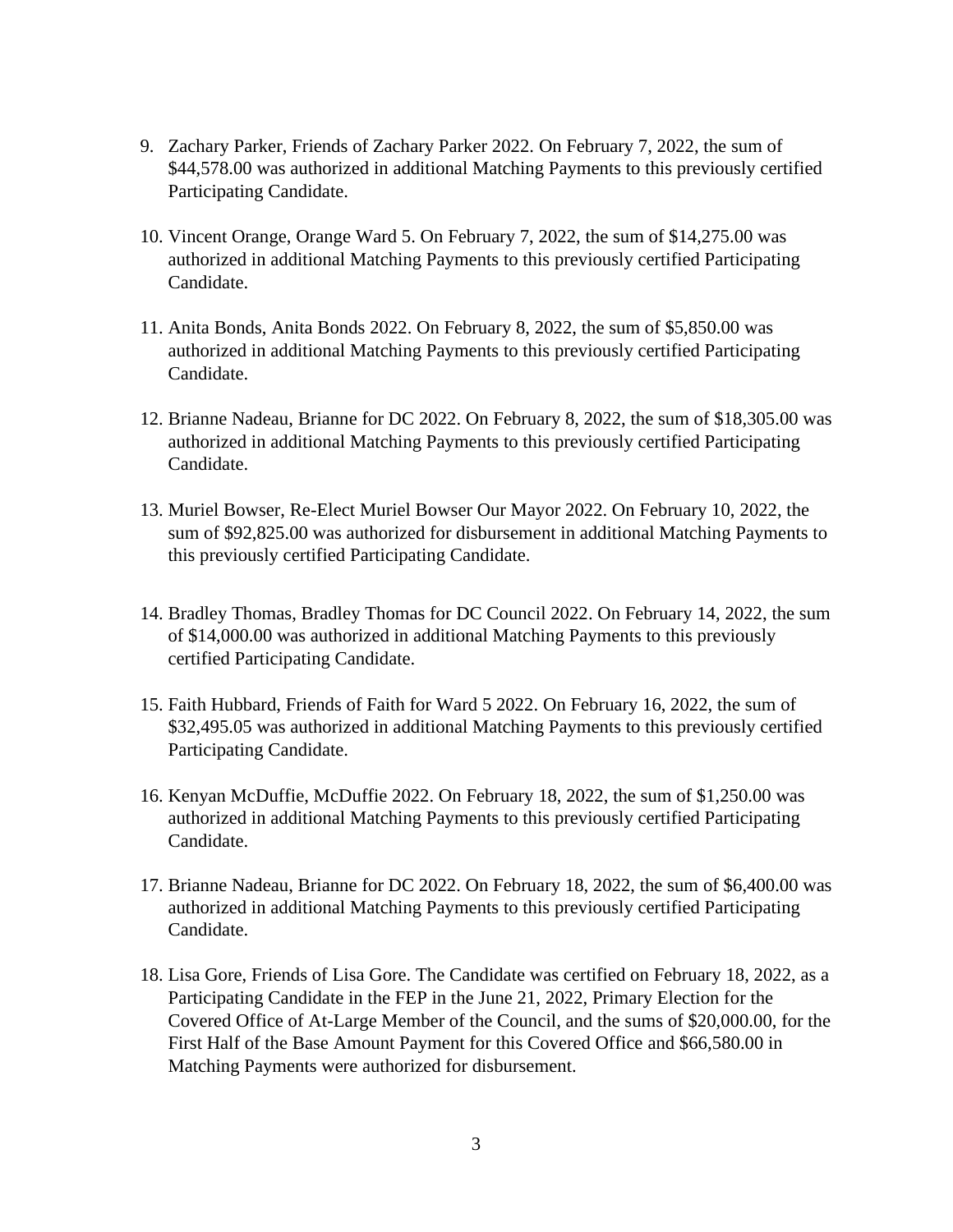- 19. Dexter Williams, Friends of Dexter. The Candidate was certified on February 22, 2022, as a Participating Candidate in the FEP in the June 21, 2022, Primary Election for the Covered Office of At-Large Member of the Council, and the sums of \$20,000.00, for the First Half of the Base Amount Payment for this Covered Office and \$66,580.00 in Matching Payments were authorized for disbursement.
- 20. Charles Allen, Re-Elect Charles Allen for Ward 6 2022. On February 23, 2022, the sum of \$125.00 was authorized for disbursement in additional Matching Payments to this previously certified Participating Candidate.

## **DESK REVIEWS AND OTHER ACTIVITIES**

Desk Reviews of the January 31<sup>st</sup>, 2022, the Optional February 10<sup>th</sup>, 2022, Reports, and Amended Reports of Receipts and Expenditures ……………………………………….……. Forty-Six (46) Requests for Additional Information (RFAI) Letters ………………………………Seventeen (17)

Candidate/Treasurer Consultations:

- 1. Committee to Elect Sabel Harris February 1, 2022
- 2. Gordon Fletcher for Ward 5 February 3, 2022
- 3. Robert for DC February 4, 2022
- 4. Friends of Faith for Ward 5 2022 February 2, 2022
- 5. Erin for DC February 7, 2022
- 6. Bradley Thomas for DC Council 2022 February 11, 2022
- 7. Friends of Lisa Gore February 16, 2022
- 8. Friends of Dexter February 21, 2022

## **REMITTED FUNDS**

As of February 28, 2022, the total sum of **\$153,261.39** has been remitted for deposit in the Fair Elections Fund from the campaign operations of Participating Candidates in the 2020 Election Cycle and the June 16, 2020, Special Election.

## **ONGOING POST-ELECTION FULL FIELD AUDITS**

The following thirty-four (34) Post-Election Audits are currently ongoing before the Fair Elections Program at various stages, including Audit Documentation received and Audit in progress; Audit Complete and the Preliminary Statement of Findings issued, and/or Response received and Under Review/Draft Final Audit submitted to the Audit Manager and Under Review; and Failure to submit Audit Documentation and Referred to the Office of the General Counsel (OGC). Please note that Draft Audits for eighteen (18) of the Post-Election Audits are currently under the review of the Audit Manager for issuance of the Final Audit Report; and that the Post-Election Final Audit Report for the Committee to Elect Dontrell Smith was issued on February 28, 2022.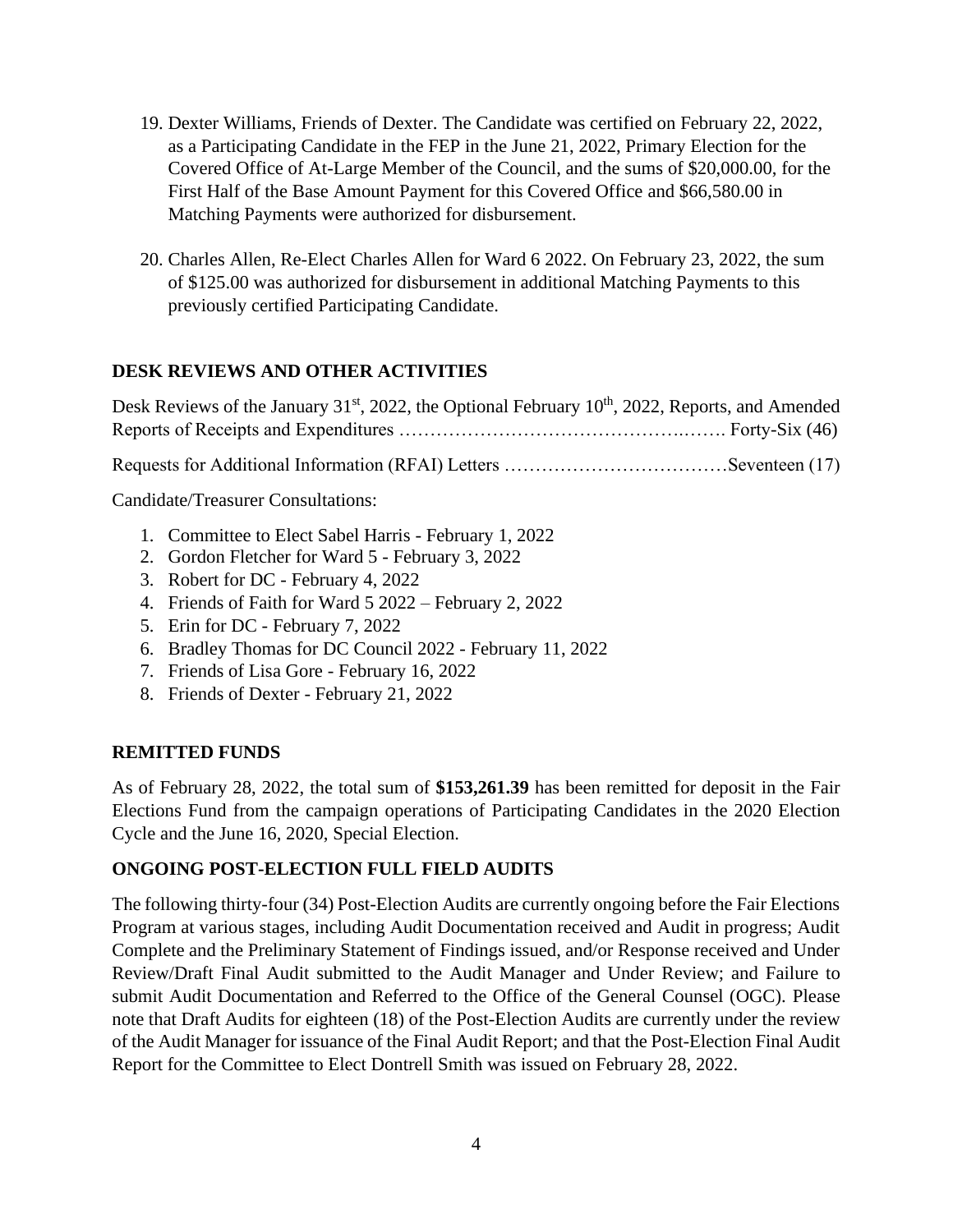**Post-Election Audits – The June 2, 2020, Primary Election** (Audits initiated on June 19, 2020, of the Campaign Operations of those Candidates who did not proceed to the General Election):

- 1. Green for Ward 7 Audit documentation received on August 6, 2020. Draft Final Statement of Audit Findings submitted to FEP Manager for review on January 4, 2022.
- 2. Kelvin Brown for DC Council Ward 7 Partial Audit documentation received June 23, 2021. Audit in progress.
- 3. Evans 2020 Audit complete. **Preliminary Statement of Findings issued on April 15, 2021.** Response submitted on May 21, 2021. Draft Final Statement of Audit Findings submitted to the FEP Manager for review on January 21, 2022.
- 4. Yilin for Ward 2 Audit complete. **Preliminary Statement of Findings issued on April 15, 2021.** Response submitted on May 21, 2021. Draft Final Statement of Audit Findings submitted to the FEP Manager for review on January 21, 2022.
- 5. Patrick Kennedy for Ward 2 Audit complete. **Preliminary Statement of Findings issued on August 5, 2021.** Response submitted on July 15, 2021. Draft Final Statement of Audit Findings submitted to the FEP Manager for review on January 14, 2022.
- 6. Mike for Ward 8 Audit complete. **Preliminary Statement of Finding issued on June 23, 2021**.Response submitted on July 14, 2021. Draft Final Statement of Audit Findings submitted to the FEP Manager for review on January 10, 2022.
- 7. Kishan for DC 2020 Referred to the Office of the General Counsel (OGC) on February 16, 2021, for failure to submit the required documentation. Hearing held on March 10, 2021, no response from Committee,  $2<sup>nd</sup>$  Hearing held on March 25, 2021 no response from Committee. The OGC issued an Order on April 20, 2021, and the Committee was fined One Thousand Five Hundred Dollars (\$1,500.00). Will state Audit based on documentation received.
- 8. Jordan Grossman for Ward 2 Audit complete. **Preliminary Statement of Finding issued on June 30, 2021.** Response submitted July 12, 2021. Draft Final Statement of Audit Findings submitted to the FEP Manager for review on January 17, 2022.
- 9. John Fanning for Ward 2 Extension approved until October 12, 2020, for submission of financial records. Documentation was not received. Referred to the Office of the General Counsel (OGC) on February 12, 2021.
- 10. Elect Renee Bowser Audit complete. **Preliminary Statement of Finding issued on June 23, 2021.** Response submitted on July 24, 2021. Draft Final Statement of Audit Findings submitted to the FEP Manager for review on January 14, 2022.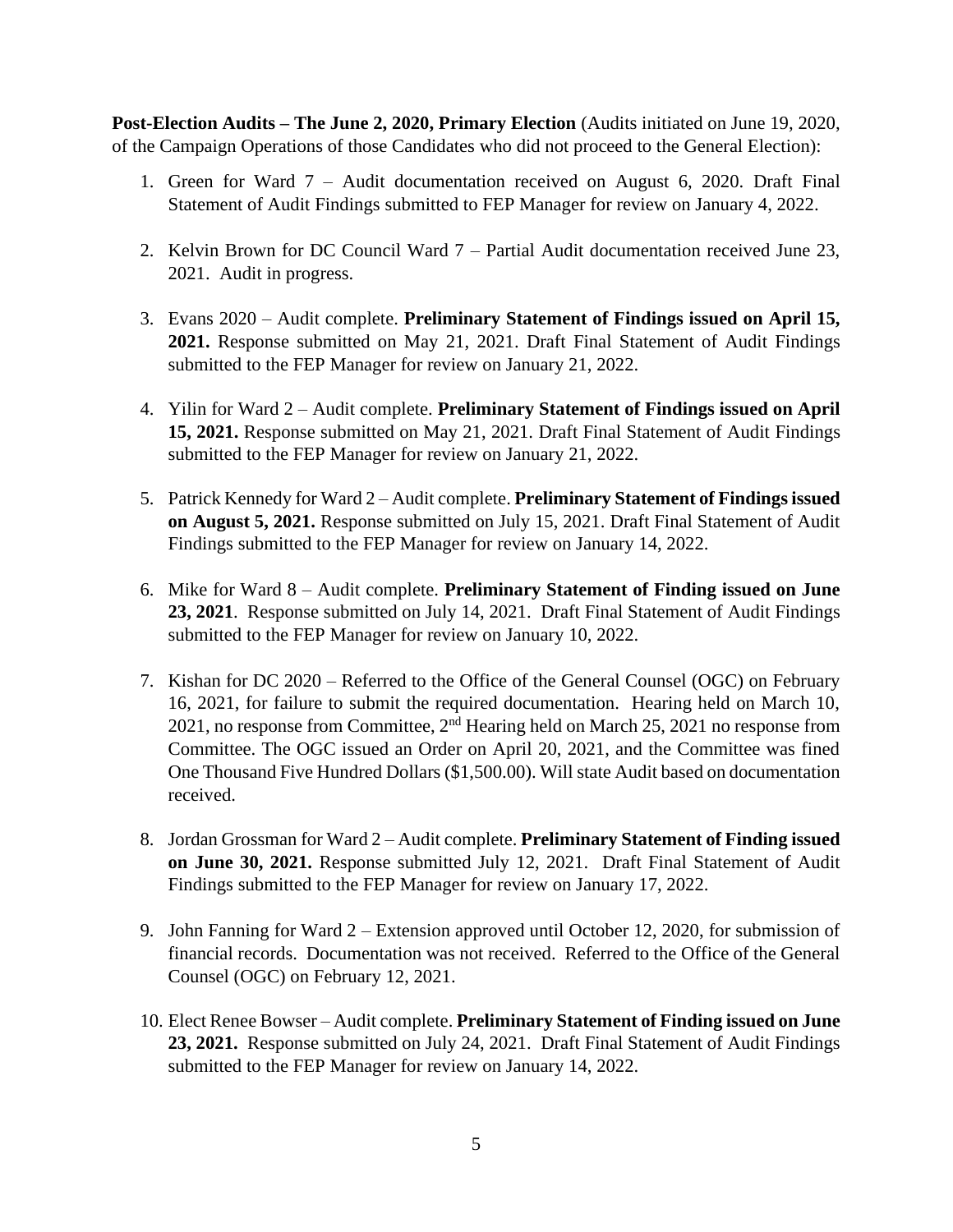**Post-Election Audits: The June 16, 2020, Special Election** (Audits initiated on July 6, 2020, of the Campaign Operations of those Candidates who participated in the Special Election).

- 1. Kishan Putta, Kishan Putta for Ward 2 Special Election 2020 Audit complete. **Preliminary Statement of Finding issued on June 23, 2021. No response**. Will state Audit based on FEP Preliminary Report. FEP Manager has instructed the assigned Auditor to draft the Final Statement of Audit Findings.
- 2. John Fanning, John Fanning for Ward 2 Special Election 2020 – Extension approved until October 12, 2020, for the submission of the financial records. Documentation was not received. Referred to the Office of the General Counsel (OGC) on February 12, 2021. Enforcement Action pending.
- 3. Jordan Grossman, Jordan Grossman for Ward 2 Special Election Audit complete. **Preliminary Statement of Finding issued on June 30, 2021.** Response received on July 12, 2021. Draft Final Statement of Audit Findings submitted to the FEP Manager for review on January 17, 2022.
- 4. Patrick Kennedy, Patrick Kennedy for Ward 2 Special June 16, 2020 Audit complete. **Preliminary Statement of Finding issued on June 23, 2021.** Response submitted on July 15, 2021. Draft Final Statement of Audit Findings submitted to the FEP Manager for review on January 14, 2022.

**Post-Election Audits: The November 3, 2021, General Election** (Audits initiated on March 30, 2021, of the Campaign Operations of those Candidates who participated in the November 3, 2020, General Election).

- 1. Friends of Allister Chang **Response to Preliminary Statement of Findings issued on August 5, 2021, filed on September 30, 2021**. Draft Final Statement of Audit Findings submitted to the FEP Manager for review on January 20, 2022.
- 2. Chandler for Council Audit documentation has been received. Audit documentation received on September 8, 2021. Audit still in progress.
- 3. Friends of Christina Henderson Audit complete. **Preliminary Statement of Findings issued on June 23, 2021.** Response received July 9, 2021. Draft Final Statement of Audit Findings submitted to the FEP Manager for review on January 21, 2022.
- 4. Committee to Elect Dontrell Smith Audit complete. **Preliminary Statement of Finding issued on August 19, 2021.** Response received on September 23, 2021. Draft Final Statement of Audit Findings submitted to the FEP Manager for review on January 17, 2022. Post-Election Audit Report issued on February 28, 2022.
- 5. Let's Reid 2020 Audit documentation has been received. Audit in progress. Draft Final Statement of Audit Findings submitted to the FEP Manager for review on January 24, 2022.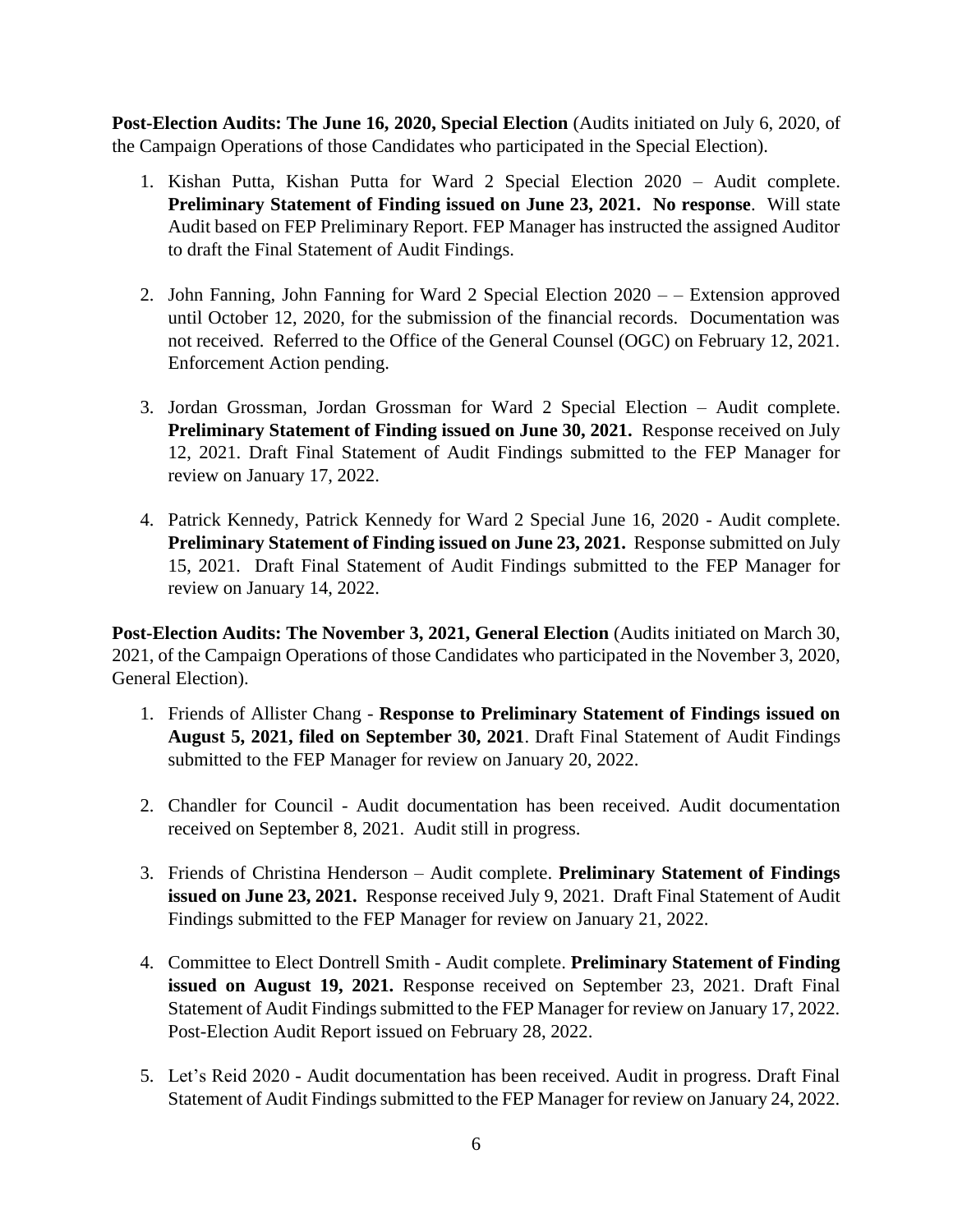- 6. Committee to Elect Eboni Rose Thompson for DC SBOE Ward 7 Audit complete. **Preliminary Statement of Finding issued on August 5, 2021.** Response received on September 10, 2021. Draft Final Statement of Audit Findings submitted to the FEP Manager for review on January 17, 2022.
- 7. Ed Lazere for DC Council At-Large Audit documentation received on June 7, 2021. Audit complete. **Preliminary Statement of Findings issued on November 24, 2021.**  Draft Final Statement of Audit Findings submitted to the FEP Manager for review on January 14, 2022.
- 8. Franklin for DC 2020 Audit documentation received on May 7, 2021. Audit in progress.
- 9. Frazier for Ward 4 Audit documentation has been received. Audit complete. **Preliminary Statement of Findings issued on November 24, 2021.** Response received January 11, 2022, under review by the Auditor.
- 10. James for Ward 2 State Board of Education Audit initiated on March 30, 2021, no documentation has been received. Referred to the OGC, Hearing held on August 11, 2021, No one representing the committee attended. OGC will reschedule the Hearing. Audit is in progress, with documentation received. Draft Final Statement of Audit Findings submitted to the FEP Manager for review on January 25, 2022.
- 11. Committee to Elect Janeese Lewis George Audit initiated on March 30, 2021. No documentation has been received as of June 30, 2021. Referred to OGC on August 23, 2021. Audit documentation received on Oct. 4, 2021. Audit in progress.
- 12. Committee to Elect Jeanne' Lewis for City Council Audit documentation received on August 15, 2021. Audit in progress.
- 13. Karen for 7 SBOE 2020 Audit initiated on March 30, 2021. No documentation has been received as of June 30, 2021. Referred to OGC on August 23, 2021. Audit documentation received on Oct. 4, 2021. **Preliminary Statement of Findings issued on November 24, 2021.** Draft Final Statement of Audit Findings submitted to the FEP Manager for review on January 18, 2022.
- 14. Monica Palacio for City Council Audit initiated on March 30, 2021. No documentation has been received as of June 30, 2021. Referred to OGC on August 23, 2021. Audit documentation received on Oct. 5, 2021. Audit in progress.
- 15. The Committee to Elect Mysiki Valentine Audit initiated on March 30, 2021. No documentation has been received as of June 30, 2021. Referred to the OGC on August 23, 2021. Audit documentation received on Oct. 4, 2021. Draft Final Statement of Audit Findings submitted to the FEP Manager for review on January 21, 2022.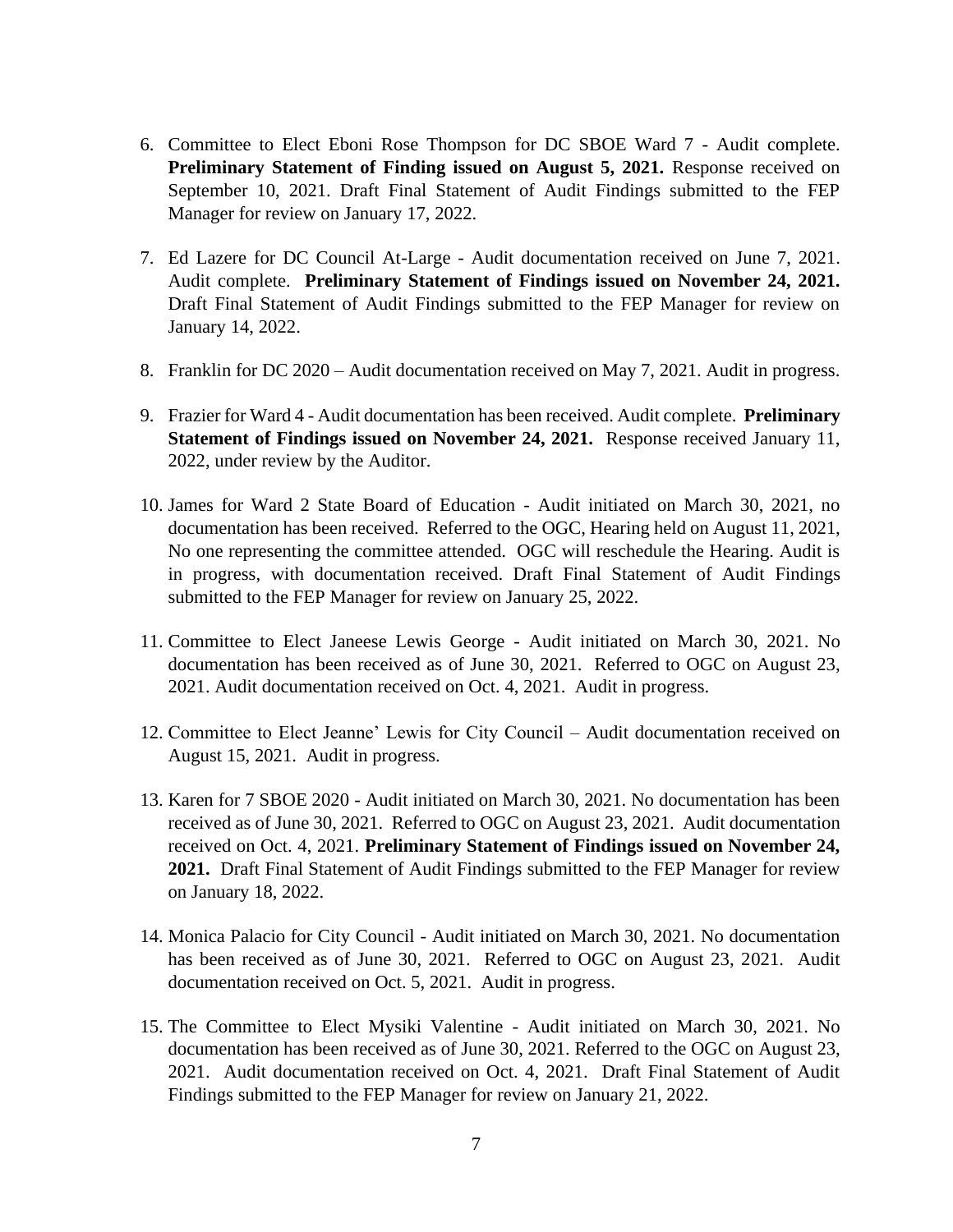- 16. Re-Elect Trayon White 2020 Audit documents received on June 6, 2021. Audit complete. **Preliminary Statement of Findings issued on November 24, 2021. Response received on January 10, 2022, under review by the Audit Manager.**
- 17. Vincent Orange 2020 Audit documentation has been received. Audit completed. Draft Preliminary Statement of Findings submitted to the FEP Manager for review on December 10, 2021.
- 18. Will Merrifield for DC Audit documents received on June 6, 2021. Audit in progress.
- 19. Markus For DC Audit initiated on March 30, 2021. No documentation has been received as of June 30, 2021. Referred to OGC on August 23, 2021. Hearing held on October 6, 2021. No one from the Committee attended. Order entered imposing fine of Two Thousand Eight Hundred Fifty Dollars (\$2,850.00) for the failure to respond to the Audit.
- 20. Randy Downs For Ward 2 Audit initiated on March 30, 2021. No documentation received as of June 30, 2021. Referred to OGC on August 23, 2021. Audit documents received on December 1, 2021, audit in progress.

## **PUBLIC INFORMATION AND RECORDS MANAGEMENT DIVISION**

The following is an accounting of the PIRMs production stats for February 2022:

## **FILING OF REPORTS OF RECEIPTS AND EXPENDITURES**

## **Legal Defense Committees January 31st Report of Receipts & Expenditures**

| Total number of required filers           |   |
|-------------------------------------------|---|
| Total number of timely filers             |   |
| Total number of late filers               | O |
| Total number of extensions requested      |   |
| Total number of extensions granted        |   |
| Total number of FTF                       |   |
| Total number of OGC referrals             |   |
| <b>Total number of Electronic Filings</b> |   |
| Total number of Certified E-Filings       |   |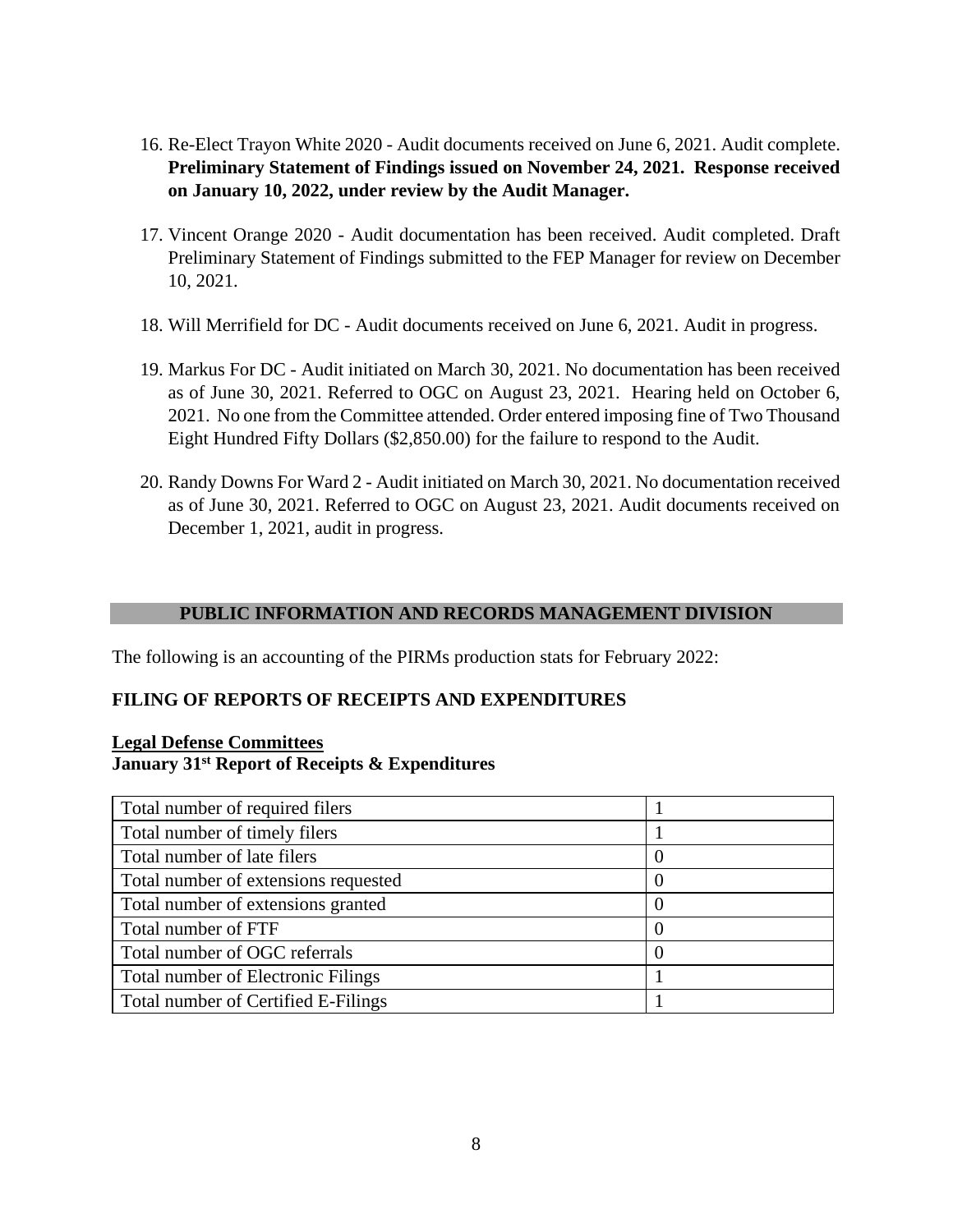## **Principal Campaign Committees & PACs January 31st Report of Receipts & Expenditures**

| 105 (57PCC - 48PAC)   |
|-----------------------|
| 83 (36PCC $-47$ PAC)* |
| $0 (OPCC - OPAC)$     |
| $3 (3PCC - OPAC)$     |
| $3 (3PCC - OPAC)$     |
| $22(21PCC - 1PAC)$    |
| $22(21PCC - 1PAC)$    |
| 83 (36PCC – 47PAC)    |
| 83 (36PCC $-47PAC$ )  |
|                       |

*\*Three (3) Committees Filed Termination Reports*

## **Fair Elections Program Principal Campaign Committees January 31st Report of Receipts & Expenditures**

| Total number of required filers           | 38               |
|-------------------------------------------|------------------|
| Total number of timely filers             | $33*$            |
| Total number of late filers               | $\left( \right)$ |
| Total number of extensions requested      | 4                |
| Total number of extensions granted        | 4                |
| Total number of FTF                       | $\left( \right)$ |
| Total number of OGC referrals             |                  |
| <b>Total number of Electronic Filings</b> | 33               |
| Total number of Certified E-Filings       | 33               |
|                                           |                  |

*\*Two (2) Committees filed Termination Reports*

# **Independent Expenditure Committees**

## **January 31st Report of Receipts & Expenditures**

| Total number of required filers           |                  |
|-------------------------------------------|------------------|
| Total number of timely filers             | 3                |
| Total number of late filers               | 0                |
| Total number of extensions requested      | 0                |
| Total number of extensions granted        | $\theta$         |
| Total number of FTF                       | $\left($         |
| Total number of OGC referrals             | $\left( \right)$ |
| <b>Total number of Electronic Filings</b> | 3                |
| Total number of Certified E-Filings       |                  |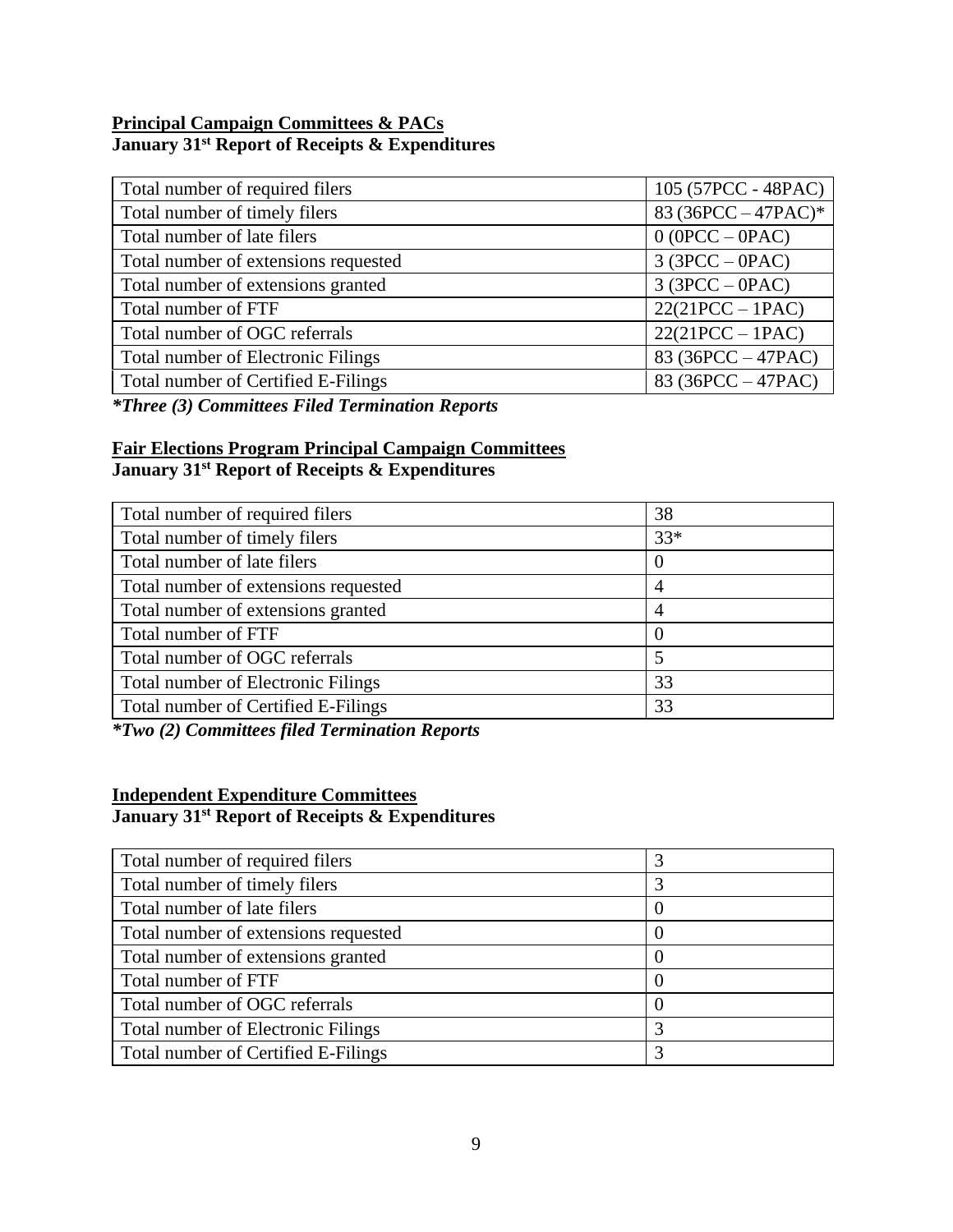## **Initiative/Referendum Committees January 31st Report of Receipts & Expenditures**

| Total number of required filers           | $7(6Int-1Ref)$   |
|-------------------------------------------|------------------|
| Total number of timely filers             | $1(1Int - 0Ref)$ |
| Total number of late filers               | $0(0Int - 0Ref)$ |
| Total number of extensions requested      | $0(0Int - 0Ref)$ |
| Total number of extensions granted        | $0(0Int - 0Ref)$ |
| Total number of FTF                       | $6(5Int - 1Ref)$ |
| Total number of OGC referrals             | $6(5Int - 1Ref)$ |
| <b>Total number of Electronic Filings</b> | $1(1Int - 0Ref)$ |
| Total number of Certified E-Filings       | $1(1Int - 0Ref)$ |

## **Recall Committees**

## **January 31st Report of Receipts & Expenditures**

| Total number of required filers           |          |
|-------------------------------------------|----------|
| Total number of timely filers             |          |
| Total number of late filers               | $\theta$ |
| Total number of extensions requested      | $\theta$ |
| Total number of extensions granted        | $\theta$ |
| Total number of FTF                       | $\theta$ |
| Total number of OGC referrals             | $\theta$ |
| <b>Total number of Electronic Filings</b> |          |
| Total number of Certified E-Filings       |          |

# **Fair Elections Program Principal Campaign Committees**

## **February 10th Report of Receipts & Expenditures** *(Optional Report)*

| Total number of required filers      | N/A |
|--------------------------------------|-----|
| Total number of timely filers        |     |
| Total number of late filers          | N/A |
| Total number of extensions requested | N/A |
| Total number of extensions granted   | N/A |
| Total number of FTF                  | N/A |
| Total number of OGC referrals        | N/A |
| Total number of Electronic Filings   |     |
| Total number of Certified E-Filings  |     |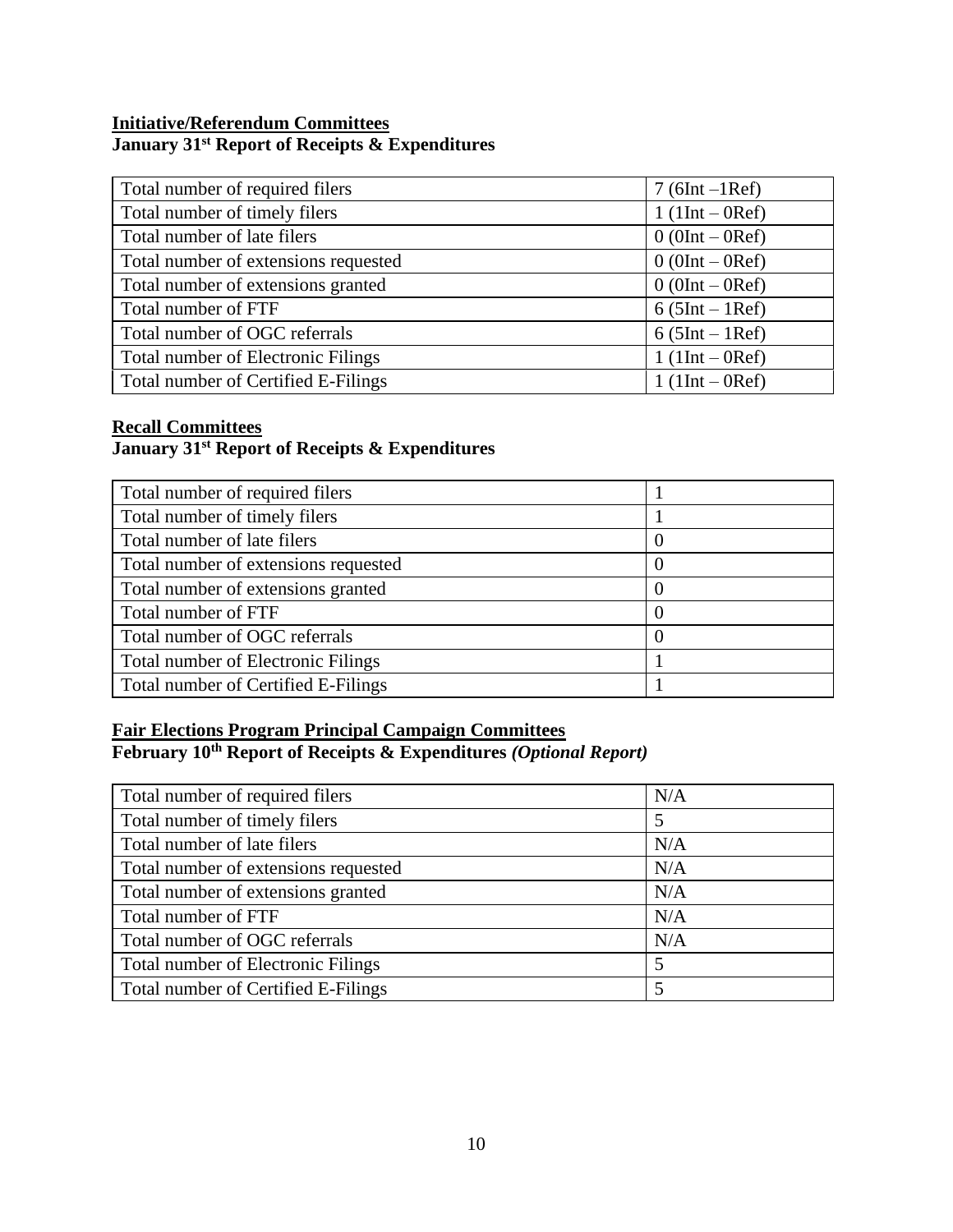#### **NEW CANDIDATES/COMMITTEES\***

2022 Election Cycle (This is a running list for the 2022 Election Cycle of Candidate/Committee Registrations) **(February 2022 Registrations are bolded).**

## **Traditional Candidates (25)**

| Barbara Summers (Mayor):                          | Registration Date: 6/25/2019        |
|---------------------------------------------------|-------------------------------------|
| Karl Racine/Karl Racine 2022* (Attorney General): | Registration Date: 3/12/2020        |
| Phil Mendelson*/Mendelson for Chairman (Council): | Registration Date: 5/5/2021         |
| Adeoye Owolewa*/Oye 4 U.S. Representative 2022:   | Registration Date: 5/11/2021        |
| James Butler/Butler for Mayor 2022:               | Registration Date: 6/24/2021        |
| Rodney Red Grant/Rodney Red Grant for Mayor       | Registration Date: 7/6/2021         |
| Corren Brown (Mayor)                              | Registration Date: 8/23/2021        |
| Fred Hill (Council, At-Large)                     | Registration Date: 8/31/2021        |
| Anita Bonds* (Council, At-Large)                  | Registration Date: 9/1/2021         |
| Michael Campbell, (Mayor)                         | Registration Date: 10/1/2021        |
| Bruce Spiva (Attorney General)                    | Registration Date: 11/16/2021       |
| Lauren Rogers (Council, Ward 5)                   | Registration Date: 11/19/2021       |
| Lori Furstenberg (Mayor)                          | Registration Date: 12/3/2021        |
| Deirdre Brown (Council, Ward 3)                   | <b>Registration Date: 2/3/2022</b>  |
| <b>Harry Thomas (U.S Representative)</b>          | <b>Registration Date: 2/3/2022</b>  |
| <b>Calvin Gurley (Council, Chairperson)</b>       | <b>Registration Date: 2/4/2022</b>  |
| <b>Kirk Hope (U.S. Representative)</b>            | <b>Registration Date: 2/4/2022</b>  |
| Salah Czapary (Council, Ward 1)                   | <b>Registration Date: 2/9/2022</b>  |
| Linda Gray (U.S. Representative)                  | <b>Registration Date: 2/10/2022</b> |
| <b>Nathan Derenge (Council, Chairperson)</b>      | <b>Registration Date: 2/16/2022</b> |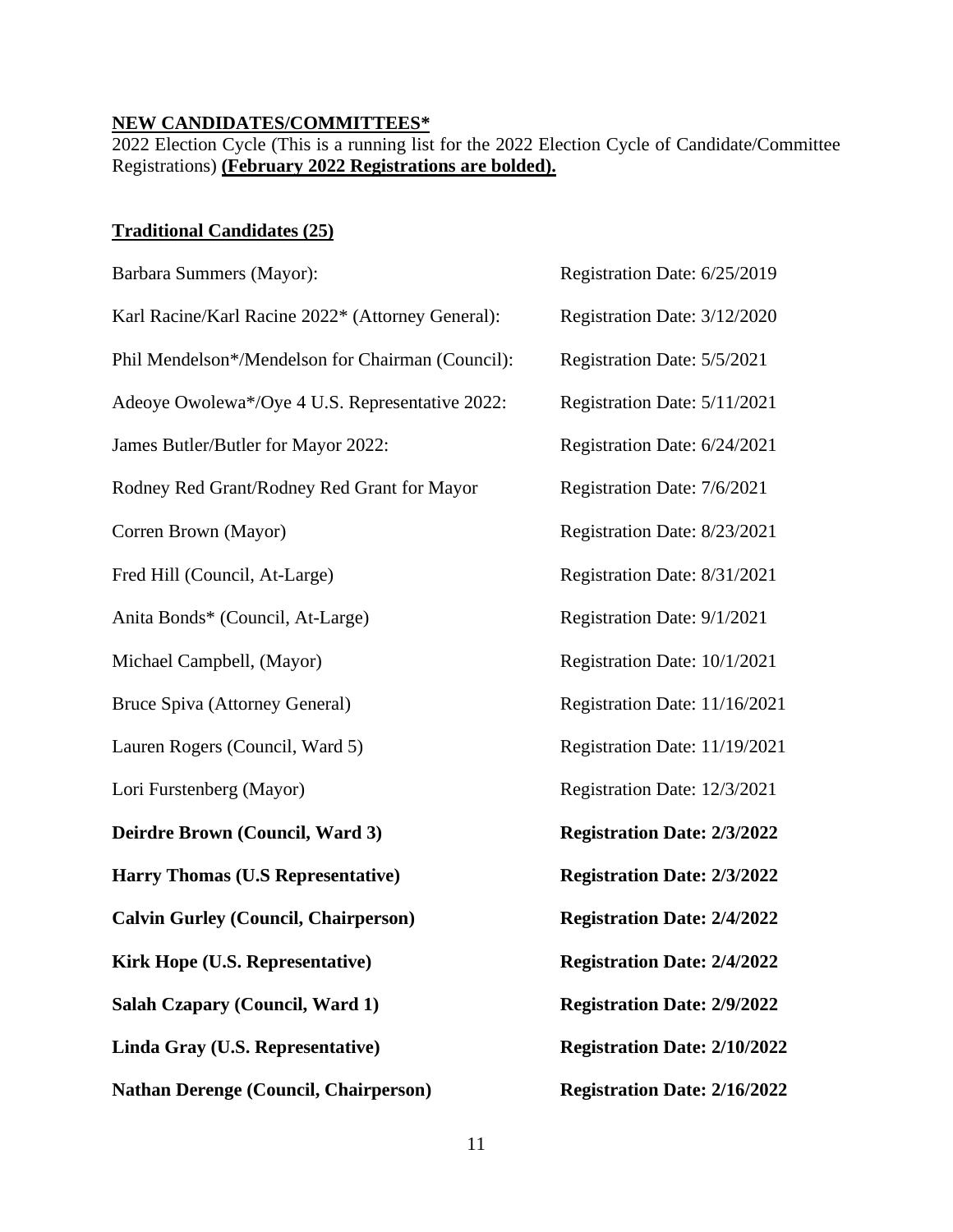| Art Lloyd (Council, Ward 5)           | <b>Registration Date: 2/16/2022</b> |
|---------------------------------------|-------------------------------------|
| Nicolle Lyon (Repub. Cmte, Ward 4)    | <b>Registration Date: 2/17/2022</b> |
| Denise Reed (Dem Natl. Cmte. Woman)   | <b>Registration Date: 2/18/2022</b> |
| Jennifer Muhammad (Council, At-Large) | <b>Registration Date: 2/23/2022</b> |
| Stacia Hall (Mayor***)                | <b>Registration Date: 2/24/2022</b> |

#### **Fair Elections Candidates (35)**

Ryan Jones/Ryan Jones for AG (Attorney General) Mary Cheh/Cheh 2022\* (Council, Ward 2) Gordon Fletcher/Gordon Fletcher for Ward 5 (Council, Ward 5) Erin Palmer (Council, Chairperson) Zachary Parker (Council, Ward 5) Sharece Crawford (Council, At-Large) Brianne Nadeau\* (Council, Ward 1) Faith Gibson Hubbard (Council, Ward 5) Leniqua Dominique (Council, At-Large) Charles Allen\* (Council, Ward-6) Robert White (Mayor) Nate Fleming (Council, At-Large) Kenyan McDuffie (Attorney General) Vincent Orange (Council, Ward 5) Muriel Bowser\* (Mayor) Lisa Gore (Council, At-Large)

| al) | Registration Date: 4/25/2021  |
|-----|-------------------------------|
|     | Registration Date: 6/17/2021  |
|     | Registration Date: 7/13/2021  |
|     |                               |
|     | Registration Date: 9/23/21    |
|     | Registration Date: 8/30/2021  |
|     | Registration Date: 9/3/2021   |
|     | Registration Date: 9/14/2021  |
|     | Registration Date: 9/28/2021  |
|     | Registration Date: 10/1/2021  |
|     | Registration Date: 10/12/2021 |
|     | Registration Date: 10/13/2021 |
|     | Registration Date: 10/20/2021 |
|     | Registration Date: 10/26/2021 |
|     | Registration Date: 10/29/2021 |
|     | Registration Date: 11/4/2021  |
|     | Registration Date: 11/4/2021  |
|     |                               |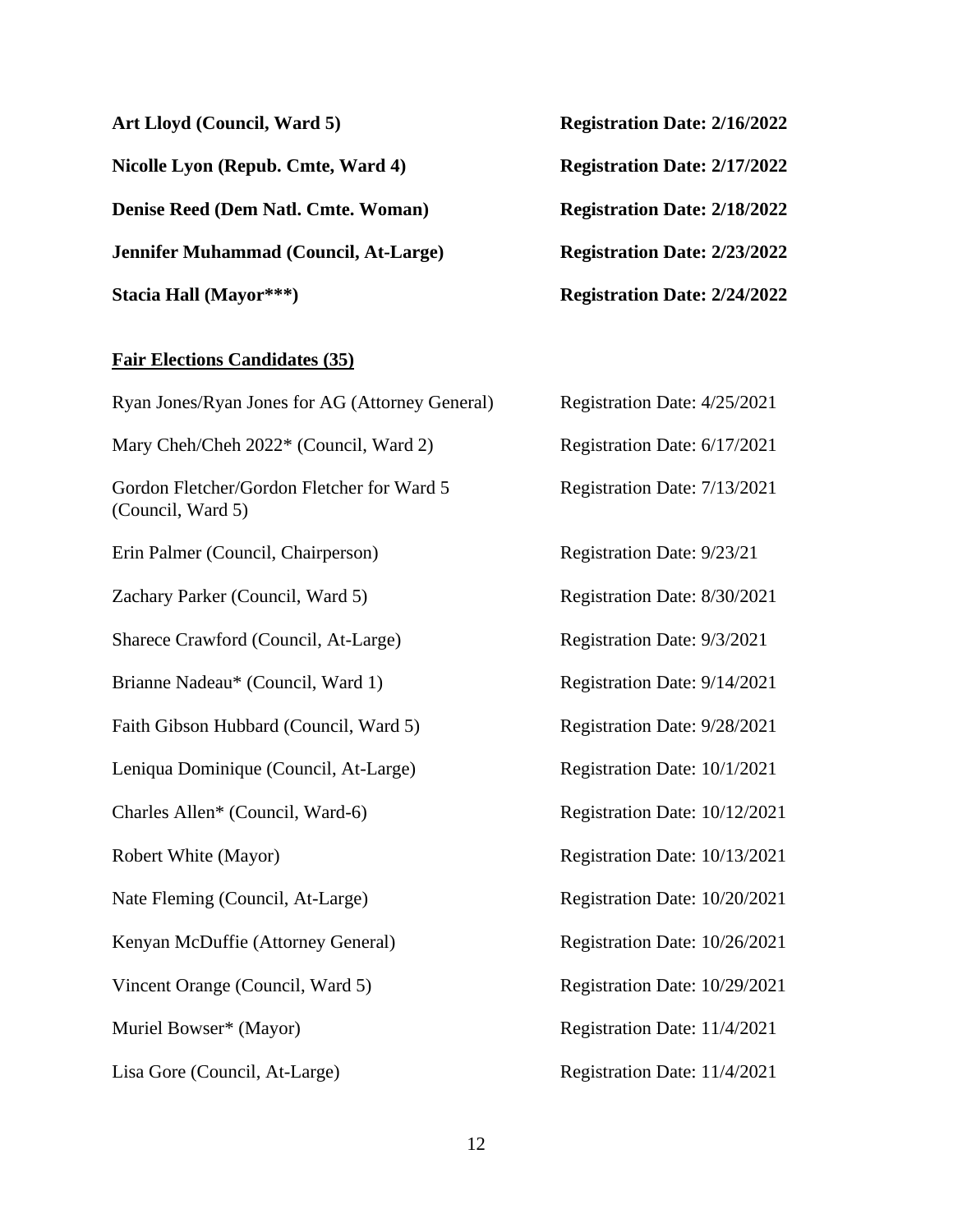Harry Thomas (Council, Ward 5) Registration Date: 11/9/2021 Dexter Williams (Council, At-Large) Registration Date: 11/10/2021 Trayon White (Mayor) Registration Date: 11/12/2021 Bradley Thomas (Council, At-Large) Registration Date: 11/15/2021 Anita Bonds\* (Council, At-Large\*\*) Registration Date: 11/16/2021 David Krucoff (Council, Ward 3) Registration Date: 11/29/2021 Sabel Harris (Council, Ward 1) Registration Date: 12/2/2021 Giuseppe Niosi (Council, At-Large) Registration Date: 12/2/2021 Andre Davis (Mayor) Registration Date: 12/3/2021 Gary Johnson (Council, Ward 5) Registration Date: 12/8/2021 Brian Schwalb (Attorney General) Registration Date: 12/13/2021 Ambrose Lane (Council, At-Large) Registration Date: 12/16/2021 Stacia Hall (Mayor) Registration Date: 1/20/2022 Monika Nemeth (Council, Ward 3) Registration Date:  $1/26/2022$ **Kathy Henderson (Council, Ward 5) Registration Date: 2/4/2022 Tricia Duncan (Council, Ward 3) Registration Date: 2/15/2022 Matthew Frumin** (Council, Ward 3) **Registration Date: 2/15/2022 Phil Thomas** (Council, Ward 3) **Registration Date: 2/22/2022 Benjamin Bergmann (Council, Ward 3) Registration Date: 2/27/2022**

*(\*Incumbent)* (*\*\* Transferred from the Traditional Program)*

#### **Initiative Committees (4)**

Elizabeth Davis Education Equity Pathway Policy Act of 2022: Registration Date:  $4/23/2021$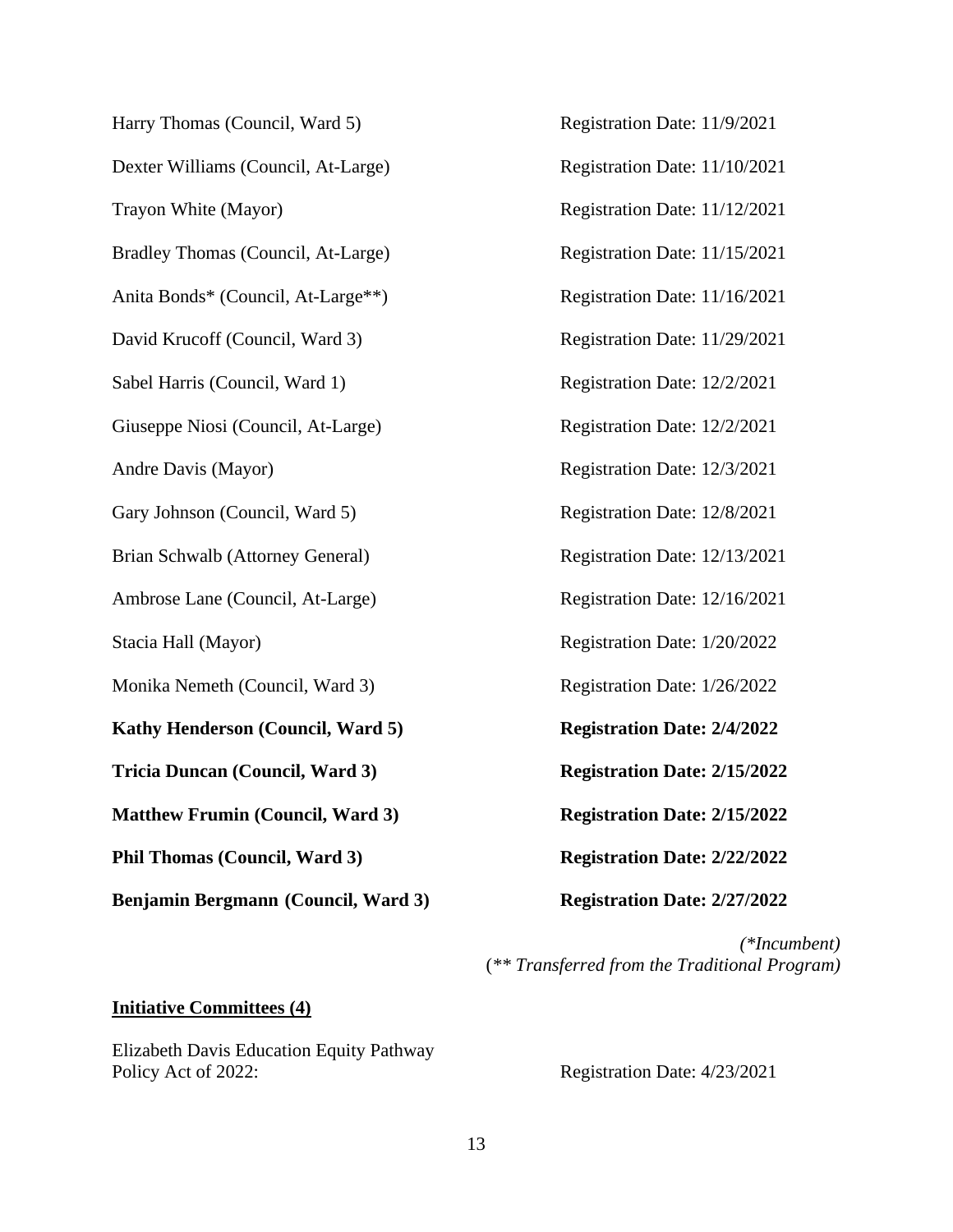DC Committee to Build a Better Restaurant Industry: Registration Date: 6/21/2021

The Black Autonomy Movement: Registration Date: 7/12/2021

**No to I82 Registration Date: 2/18/2022**

#### **Candidates & Treasurers who have completed the OCF Entrance Conference Presentation for February 2022 (10)**

- 1. Evelyn Hernandez /Treasurer, Friends of Lisa Gore
- 2. Lena Frumin/Treasurer, Matthew Frumin for Ward 3
- 3. Jaci A. Caltagarone/Treasurer, Monika Nimeth for Ward 3 DC Council
- 4. Tricia Duncan/Candidate for Ward 3 Council
- 5. Alison Kinnahan/Treasurer, Tricia Duncan for Ward 3 Council
- 6. Lauren Rogers/Candidate for Council Ward 5
- 7. Sharleen B. Kavetski/Treasurer, Laren Rodgers W5
- 8. Deidre Brown/Candidate for Council Ward 3
- 9. Salah Czapary/Candidate for Council Ward 1
- 10. Jennifer Blemur/Treasurer, Deirdre Brown for Ward 3

## **REFERRALS TO THE OFFICE OF THE GENERAL COUNSEL**

#### **Principal Campaign Continuing Committees (21)**

| The Cmte. To Elect Prof. Alpha Bah, Esq, MBA | Toliver for Ward 4                    |
|----------------------------------------------|---------------------------------------|
| Alpha Bah, Candidate/Treasurer               | Dwayne Toliver, Candidate/Treasurer   |
| Kinlow Ward 8 Strong                         | Patterson for Ward 8                  |
| Johnnie Ferguson, Treasurer                  | Jacque Patterson, Candidate/Treasurer |
| Friends of Courtney R. Snowden               | Carter At-Large 2014                  |
| Courtney Snowden, Candidate/Treasurer        | Christian Carter, Candidate/Treasurer |
| Committee to Elect Jacque Patterson 2016     | Bonita Goode 2016                     |
| Lamont Harrell, Treasurer                    | Bonita Goode, Candidate/Treasurer     |
| Edwards for Ward 4 2020                      | Vince Gray 2020                       |
| Marlena Edwards, Treasurer                   | <b>Charles Theis, Treasurer</b>       |
| Committee to Elect Ernest E. Johnson         | Hubbard for Ward 5                    |
| Allan J. Rolnick, Treasurer                  | Drew Hubbard, Treasurer               |
| The Committee to Elect Perry Redd            | Campbell for Mayor                    |
| David Schwartzman, Treasurer                 | Rayna Moses, Treasurer                |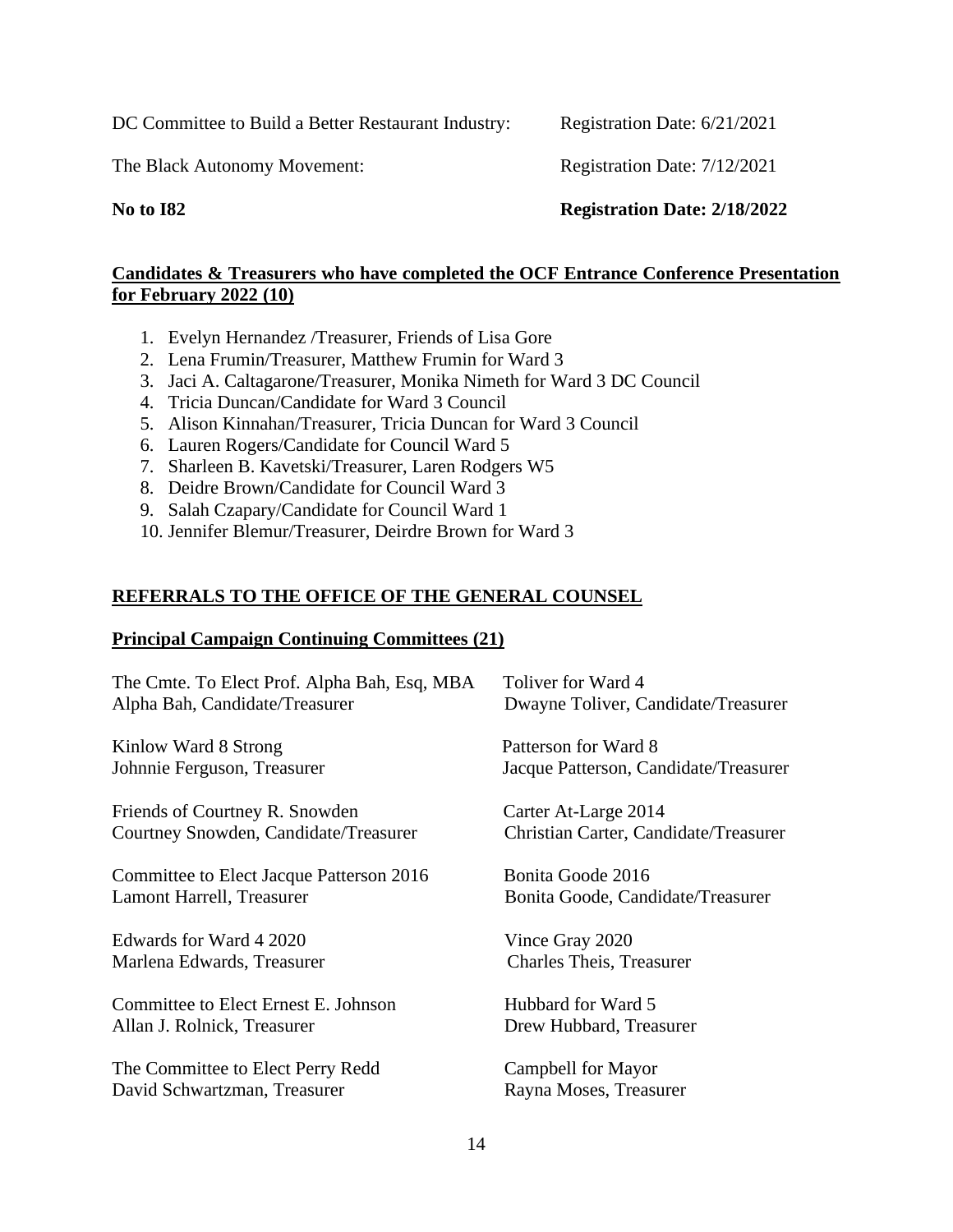Jacque4DC Sheila Bunn for Ward 8 Derrell Simpson, Treasurer Rachel Richards, Treasurer

Citizens to Elect Bill Lewis 2020 Elect Yaida Ford Charlotte B. Lewis, Treasurer Yaida Ford, Treasurer

Cmte. To Elect Claudia Barragan City Council Jose Valcarcel, Treasurer

#### **Fair Elections Candidate Committees (5)**

Monica Palacio for City Council Randy Downs for Ward 2 Juan Jara, Treasurer Jesse Jackson, Treasurer

Markus Batchelor, Treasurer James Harnett, Treasurer

Washington for Ward 8 DC Abiye Abebe, Treasurer

#### **Political Action Committees** (1)

Greater Washington DC Insurance & Financial Advisors PAC Matthew Grace, Treasurer

#### **Initiative Committees (5)**

U.S. Citizens Recovery Initiative Alliance, Inc. John Cheeks, Treasurer

The Black Autonomy Movement Addison Sarter, Treasurer

The New Modern Day Cannabis Justice Reform Act 2020 Juanita Shelton, Treasurer

D.C. Recovery Act for Living Descendants of American Slaves John Cheeks, Treasurer

Elizabeth Davis Education Equity (EDEE) Pathway Policy Act of 2022 Charles Boston, Treasurer

Andria Thomas for DC Citizens to Elect Bill Lewis Ann Hoffman, Treasurer Charlotte B. Lewis, Treasurer

Markus for DC James for Ward 2 State Bd. Of Education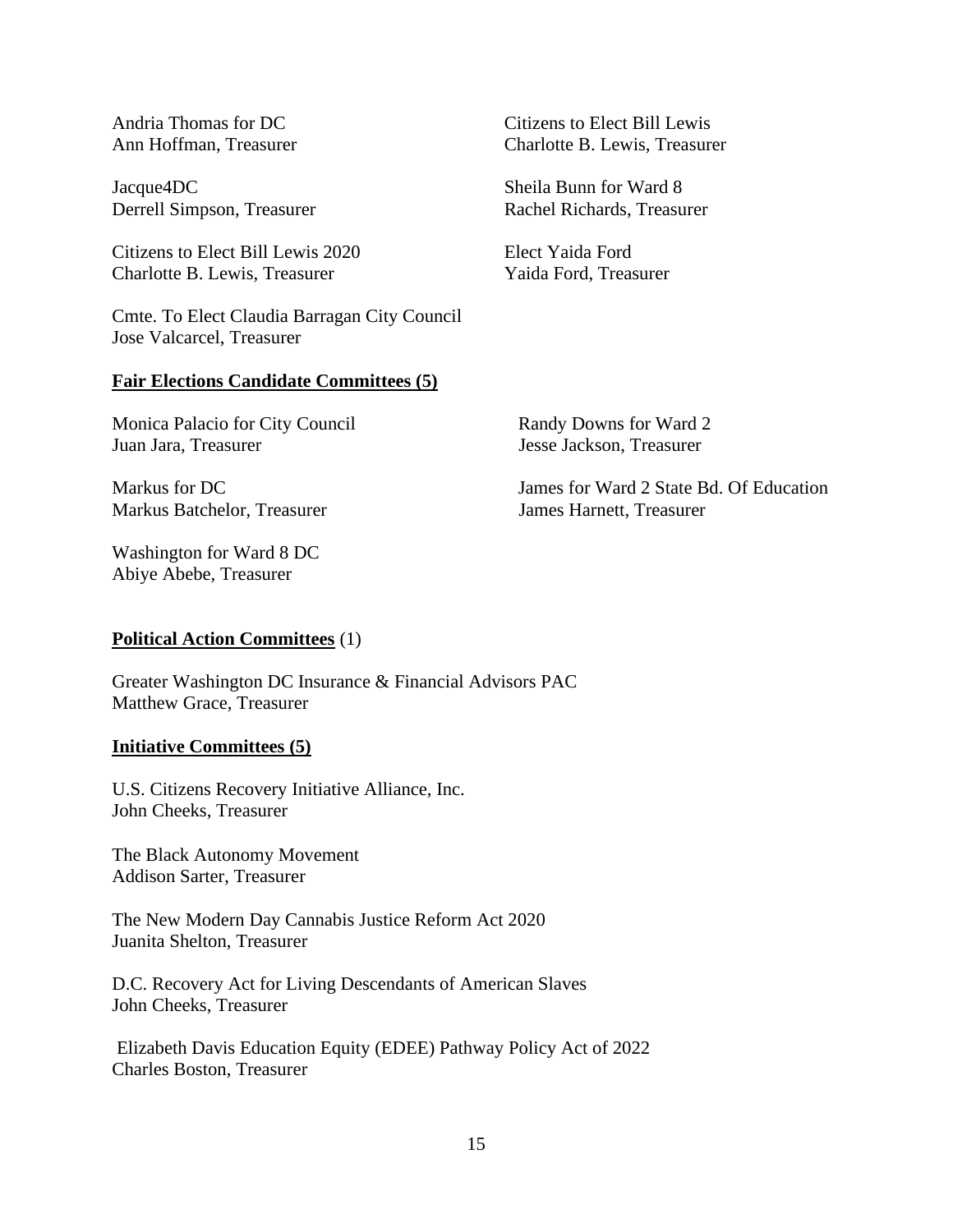## **Referendum Committees (1)**

Money Supply Increase Initiative & Referendum Ameer Flippin, Treasurer

## **REPORTS ANALYSIS AND AUDIT DIVISION**

The following is an accounting of the RAAD's production stats for February 2022:

## **DESK REVIEWS (89) AND OTHER ACTIVITIES**

|                                                                                       | 46               |
|---------------------------------------------------------------------------------------|------------------|
|                                                                                       | $\overline{2}$   |
|                                                                                       | 1                |
|                                                                                       | 34               |
|                                                                                       | $\overline{0}$   |
|                                                                                       | $\Omega$         |
|                                                                                       | $\boldsymbol{0}$ |
|                                                                                       | 2                |
|                                                                                       | 0                |
|                                                                                       |                  |
|                                                                                       | $\boldsymbol{0}$ |
|                                                                                       | 2                |
|                                                                                       |                  |
|                                                                                       | 12               |
|                                                                                       | $\overline{0}$   |
|                                                                                       | 11               |
|                                                                                       |                  |
| Candidate/Treasurer Consultations After First Filing (Mendelson 2022 – Oye for US Rep |                  |
|                                                                                       | 2                |
|                                                                                       | 3                |
| Cases Referred for Contributions with Same Address and Similar Signatures             | 0                |
|                                                                                       | 2                |
|                                                                                       | 0                |
|                                                                                       | 0                |
|                                                                                       | 0                |
|                                                                                       | $\left( \right)$ |
|                                                                                       | $\theta$         |
|                                                                                       | 0                |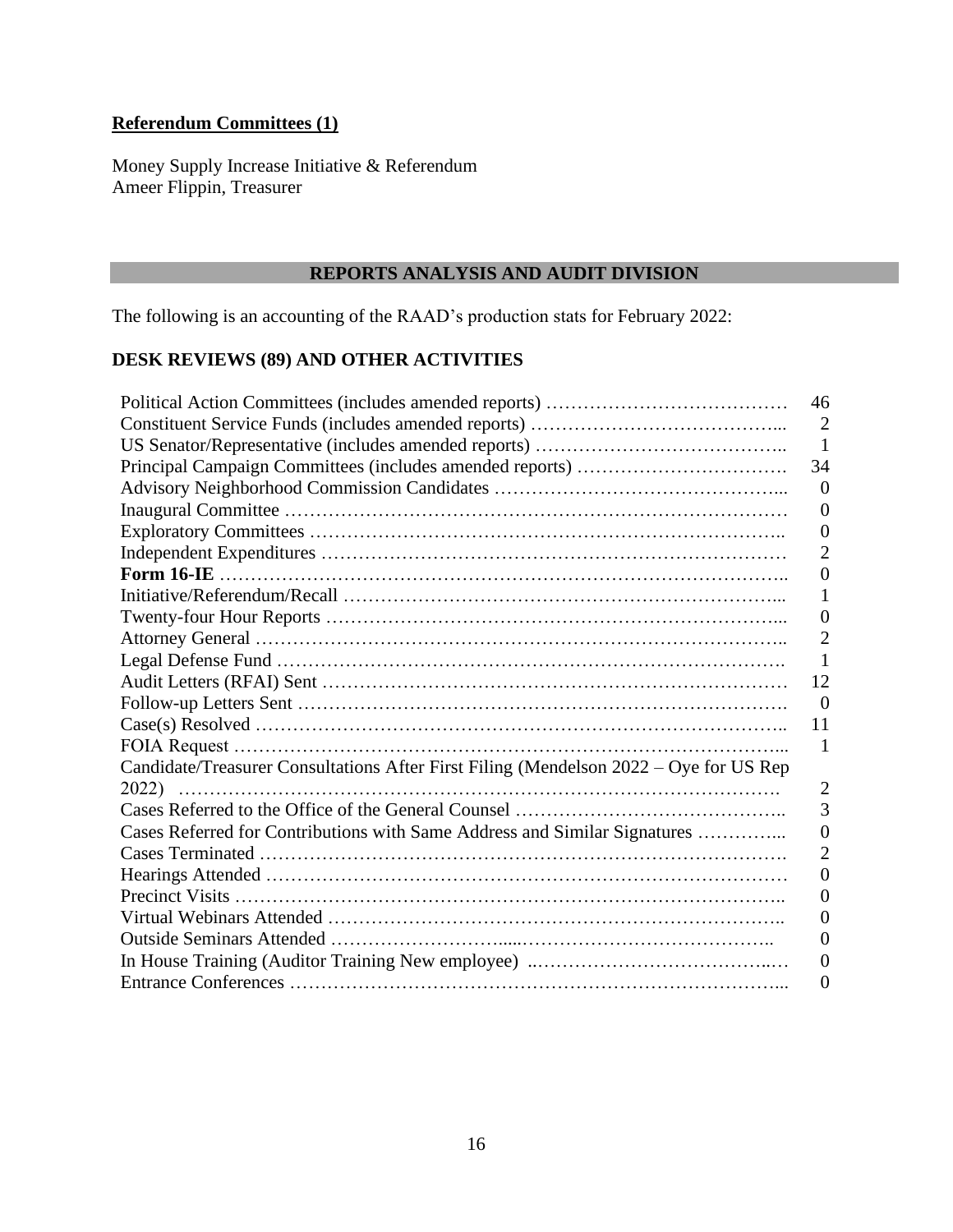## **AUDITS ISSUED**

• **Jacque4DC** – issued February 7, 2022. (Newly Elected Official 2020 Election) – This was a Non-Compliance Audit.

## **AUDITS**

## *Candidates in the Upcoming 2022 Election*

**Note:** The Audit Notification Letters for the campaign operations of the following Principal Campaign Committees were issued on February 11, 2022, with a due date of March 7, 2022, for the submission of the financial records.

- Spiva for DC AG
- Rodney Grant for Mayor
- Corren Brown for Mayor
- Fred Hill 4 Council At-Large

#### **OFFICE OF GENERAL COUNSEL**

|                         | January | February         | March | April | May | June |  |
|-------------------------|---------|------------------|-------|-------|-----|------|--|
| <b>Opinion Request</b>  |         | $\theta$         |       |       |     |      |  |
| Received                |         |                  |       |       |     |      |  |
| <b>Opinion Request</b>  |         | $\overline{0}$   |       |       |     |      |  |
| Completed               |         |                  |       |       |     |      |  |
| Complaints              |         | $\overline{0}$   |       |       |     |      |  |
| Received                |         |                  |       |       |     |      |  |
| <b>Internal Queries</b> |         | $\overline{0}$   |       |       |     |      |  |
|                         |         |                  |       |       |     |      |  |
| Preliminary             |         | $\overline{0}$   |       |       |     |      |  |
| Investigations          |         |                  |       |       |     |      |  |
| Initiated               |         |                  |       |       |     |      |  |
| Preliminary             |         | $\boldsymbol{0}$ |       |       |     |      |  |
| Investigations          |         |                  |       |       |     |      |  |
| Orders Issued           |         |                  |       |       |     |      |  |
| Full                    |         | $\boldsymbol{0}$ |       |       |     |      |  |
| Investigations          |         |                  |       |       |     |      |  |
| Initiated               |         |                  |       |       |     |      |  |
| Full                    |         | $\overline{0}$   |       |       |     |      |  |
| Investigations          |         |                  |       |       |     |      |  |
| Orders Issued           |         |                  |       |       |     |      |  |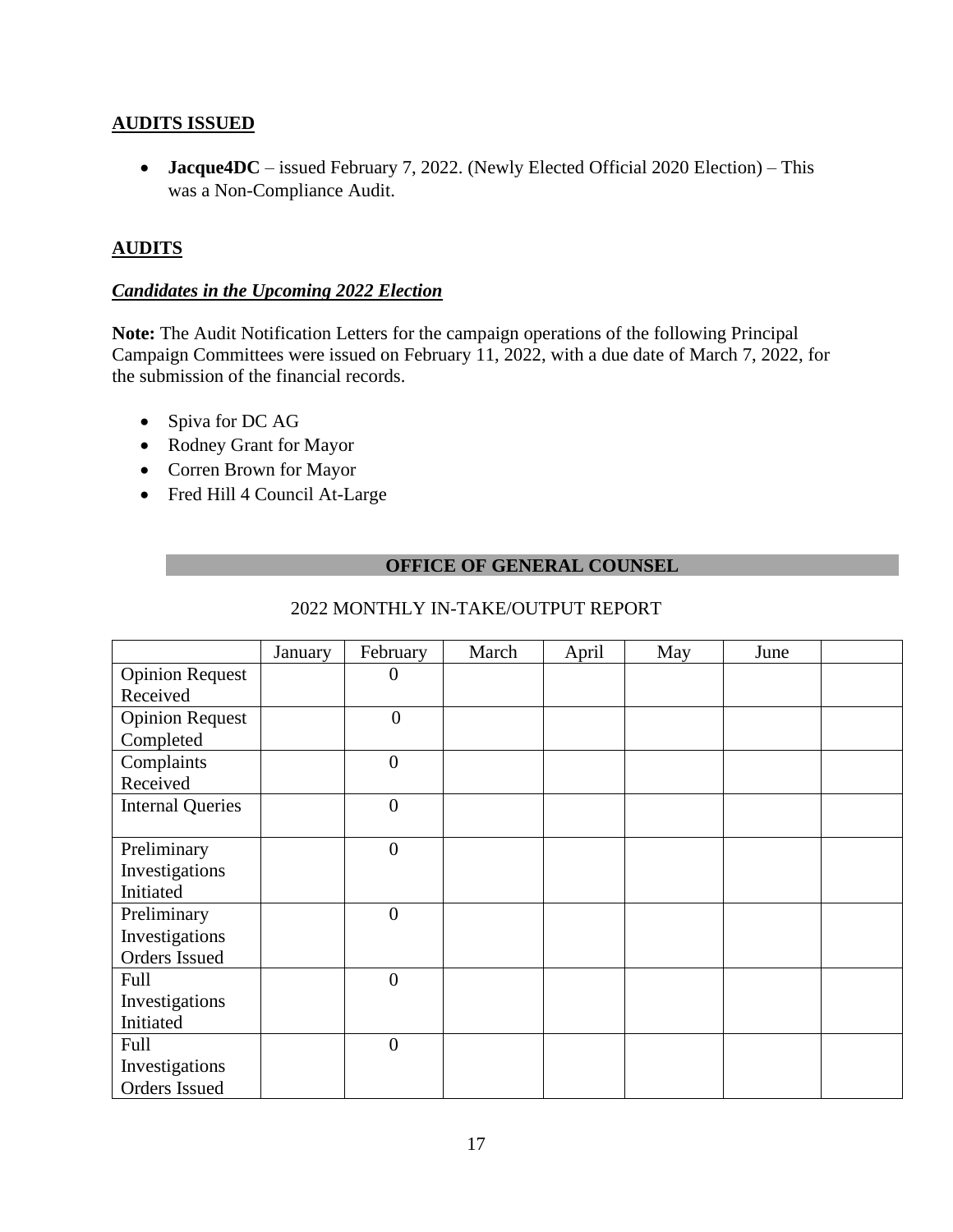| Informal         | 37             |  |  |  |
|------------------|----------------|--|--|--|
| Hearings         |                |  |  |  |
| Referred         |                |  |  |  |
| Informal         | $\overline{2}$ |  |  |  |
| Hearings         |                |  |  |  |
| Completed        |                |  |  |  |
| Informal         | $2*$           |  |  |  |
| Hearings         |                |  |  |  |
| Orders Issued    |                |  |  |  |
| Petitions for    | $\overline{0}$ |  |  |  |
| Enforcement      |                |  |  |  |
| Referrals to BOE |                |  |  |  |

\*This figure represents 2 orders which were issued in connection with Motions for Reconsideration. A Motion filed by former Advisory Neighborhood Commission Candidate Evelyn Hudson was granted and the prior order imposing a fine of \$1,950.00 was vacated. A Motion filed by former FEP Ward 8 Council Candidate Stuart Anderson was denied and the fine of \$1,650.00 was affirmed.

Board Statistics for February 2022 Board Meeting March 2, 2022

## **PIRM**

| PCC                             | 21 |  |
|---------------------------------|----|--|
| PAC's                           | 6  |  |
| ANC's                           |    |  |
| 500 Exemption                   |    |  |
| <b>Constituent Services</b>     |    |  |
| Statehood Fund                  |    |  |
| Initiatives                     |    |  |
| Referendum                      |    |  |
| Independent Expenditure         |    |  |
| <b>Fair Elections Committee</b> |    |  |

## **RAAD**

| <b>PCC</b>                  |                                                                                                             |  |
|-----------------------------|-------------------------------------------------------------------------------------------------------------|--|
|                             |                                                                                                             |  |
| PAC's                       |                                                                                                             |  |
| <b>Constituent Services</b> |                                                                                                             |  |
| Statehood Fund              |                                                                                                             |  |
|                             | 5                                                                                                           |  |
| <b>First Notices</b>        |                                                                                                             |  |
| <b>Second Notices</b>       |                                                                                                             |  |
|                             |                                                                                                             |  |
|                             |                                                                                                             |  |
|                             |                                                                                                             |  |
| fines                       |                                                                                                             |  |
|                             | 1. Notices of Hearings<br>2. Notices and Orders Vacated<br>3. Hearings Conducted<br>4. Orders which imposed |  |